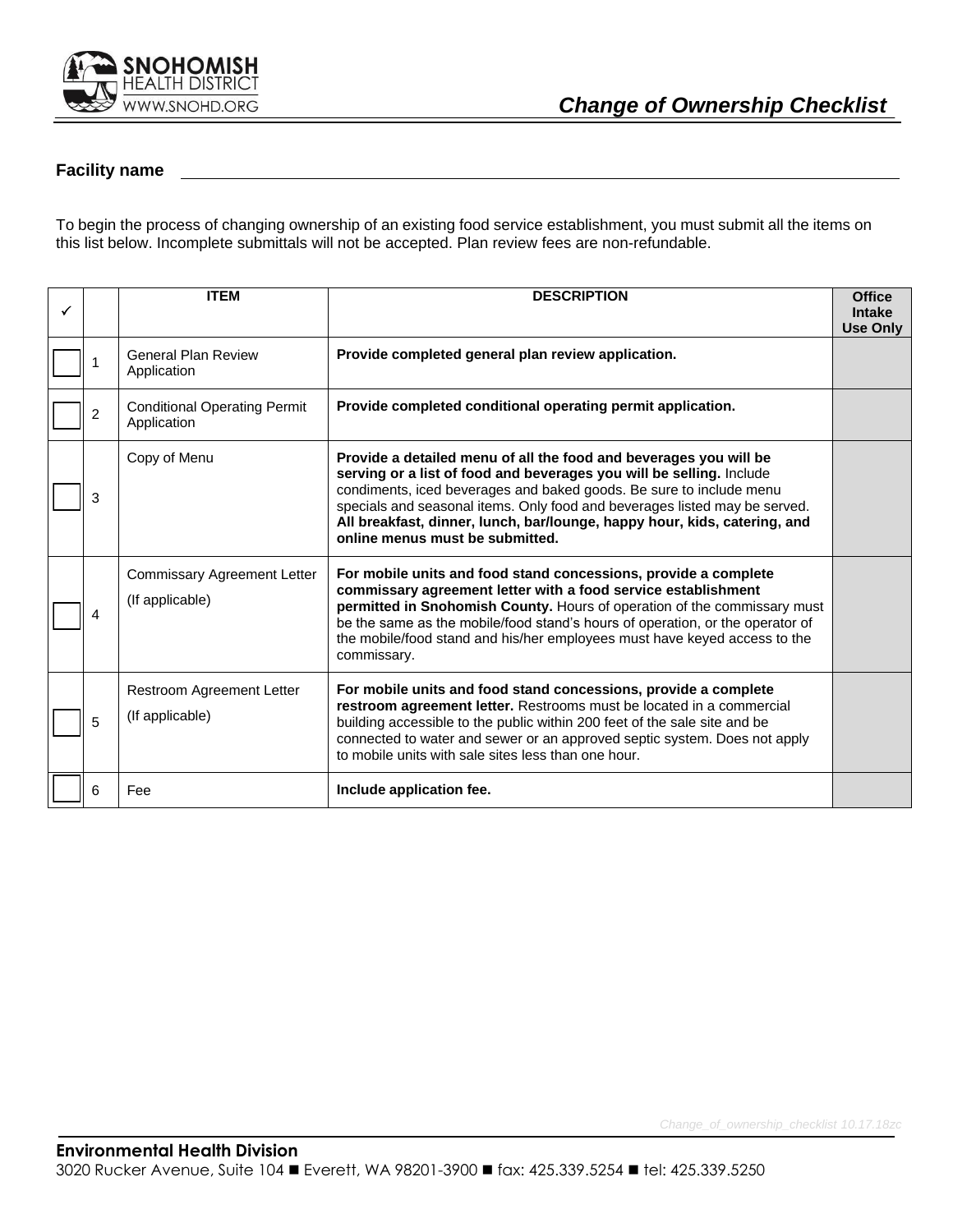

### *General Food Plan Review Application*

| Application must be completed in full and submitted with fee and the items listed for processing:<br>Reviewed by _____________<br><b>EHS Initials</b>                                                                                                                                              |      |                                                                                 |                                                                                                                                      |                 |      |      |  |                                                                           |
|----------------------------------------------------------------------------------------------------------------------------------------------------------------------------------------------------------------------------------------------------------------------------------------------------|------|---------------------------------------------------------------------------------|--------------------------------------------------------------------------------------------------------------------------------------|-----------------|------|------|--|---------------------------------------------------------------------------|
| TYPE OF PLAN REVIEW (Check applicable box)                                                                                                                                                                                                                                                         |      |                                                                                 |                                                                                                                                      |                 |      |      |  |                                                                           |
| \$800 (PE 5672) General Plan Review<br>$\Box$                                                                                                                                                                                                                                                      |      | New food service establishment Plan Review & Pre-Operational<br>Inspection Fee. |                                                                                                                                      |                 |      |      |  |                                                                           |
| \$1200 (PE 56AK) General Plan Review Expedited<br>l 1                                                                                                                                                                                                                                              |      |                                                                                 | <b>Expedited</b> New food service establishment Plan Review & Pre-<br><b>Operational Inspection Fee</b>                              |                 |      |      |  |                                                                           |
| \$200 (PE 5675) Multiple Permit Facility<br>ΙI                                                                                                                                                                                                                                                     |      | Each Additional Permit (In addition to PE 5672 or PE 56AK)                      |                                                                                                                                      |                 |      |      |  |                                                                           |
| \$200 (PE 5670) Limited Grocery Plan Review                                                                                                                                                                                                                                                        |      | New Limited Grocery / Tap Room / Tasting Room                                   |                                                                                                                                      |                 |      |      |  |                                                                           |
| \$300 (PE 56AJ) Limited Grocery Plan Review                                                                                                                                                                                                                                                        |      |                                                                                 | <b>Expedited</b> Plan Review & Pre-Operation Inspection Fee                                                                          |                 |      |      |  |                                                                           |
| \$400 (PE 5642) Change of Ownership                                                                                                                                                                                                                                                                |      |                                                                                 | Change of ownership conditional operating permit. Charged with the<br>addition or subtraction of owner name or change in UBI Number. |                 |      |      |  |                                                                           |
| \$200 (PE 5685) Alteration to Existing Establishment<br>ப<br>or Revision of Approved Plan                                                                                                                                                                                                          |      |                                                                                 | plan. Includes Pre-Operational Inspection.                                                                                           |                 |      |      |  | Alteration to existing food service establishment or revision of approved |
| \$200 (PE 5677) Consultation Fee                                                                                                                                                                                                                                                                   |      |                                                                                 | Plan review consultation (On and/or off site)                                                                                        |                 |      |      |  |                                                                           |
| \$1600 (PE 5683) Variance plus lab fees                                                                                                                                                                                                                                                            |      |                                                                                 | Variance with HACCP - when required by WAC for menu items                                                                            |                 |      |      |  |                                                                           |
| \$200 (PE 56AM) Variance w/o HACCP Review                                                                                                                                                                                                                                                          |      |                                                                                 | Variance without HACCP review                                                                                                        |                 |      |      |  |                                                                           |
| <b>ESTABLISHMENT INFORMATION</b>                                                                                                                                                                                                                                                                   |      |                                                                                 | <b>MAILING ADDRESS</b>                                                                                                               |                 |      |      |  |                                                                           |
| Name:                                                                                                                                                                                                                                                                                              |      |                                                                                 | Name:                                                                                                                                |                 |      |      |  |                                                                           |
| Site Address:                                                                                                                                                                                                                                                                                      |      |                                                                                 | Mailing Address:                                                                                                                     |                 |      |      |  |                                                                           |
| City:                                                                                                                                                                                                                                                                                              | ZIP: |                                                                                 | City:                                                                                                                                | ZIP:<br>State:  |      |      |  |                                                                           |
| <b>OWNER INFORMATION</b>                                                                                                                                                                                                                                                                           |      |                                                                                 |                                                                                                                                      |                 |      |      |  |                                                                           |
| Name:                                                                                                                                                                                                                                                                                              |      |                                                                                 |                                                                                                                                      | Phone:          |      |      |  |                                                                           |
| Address:                                                                                                                                                                                                                                                                                           |      |                                                                                 | E-mail Address:                                                                                                                      |                 |      |      |  |                                                                           |
| City:                                                                                                                                                                                                                                                                                              |      |                                                                                 | State:                                                                                                                               |                 |      | Zip: |  |                                                                           |
| <b>CONTACT INFORMATION (if different than owner)</b>                                                                                                                                                                                                                                               |      |                                                                                 |                                                                                                                                      |                 |      |      |  |                                                                           |
| Name:                                                                                                                                                                                                                                                                                              |      |                                                                                 |                                                                                                                                      | Phone:          |      |      |  |                                                                           |
| Address:                                                                                                                                                                                                                                                                                           |      |                                                                                 |                                                                                                                                      | E-mail Address: |      |      |  |                                                                           |
| City:                                                                                                                                                                                                                                                                                              |      |                                                                                 | State:                                                                                                                               |                 | Zip: |      |  |                                                                           |
| <b>OTHER INFORMATION</b>                                                                                                                                                                                                                                                                           |      |                                                                                 |                                                                                                                                      |                 |      |      |  |                                                                           |
| Type of Food Service Establishment:                                                                                                                                                                                                                                                                |      |                                                                                 |                                                                                                                                      |                 |      |      |  |                                                                           |
| Local Building Inspection Agency:                                                                                                                                                                                                                                                                  |      |                                                                                 |                                                                                                                                      |                 |      |      |  |                                                                           |
| <b>Water District:</b><br>Private Well<br>ヿ Public<br>Water Supply (check one):                                                                                                                                                                                                                    |      |                                                                                 |                                                                                                                                      |                 |      |      |  |                                                                           |
| Sewer District:<br>Sewage Disposal (check one):<br>Sewer<br>Onsite Sewage System                                                                                                                                                                                                                   |      |                                                                                 |                                                                                                                                      |                 |      |      |  |                                                                           |
| Inspection is based upon requirements of WAC 246-215; Rules & Regulations of the State Board of Health for Food Service Sanitation. Other agency<br>approvals requisite to your operation may include County or City Planning, Building, Plumbing and Fire Departments, Water and Sewer Utilities. |      |                                                                                 |                                                                                                                                      |                 |      |      |  |                                                                           |
| Signature of the owner or an officer of the legal ownership affirms the accuracy of the information provided in this application and that the permitted<br>facility will be operated in compliance with the rules of the Washington State Food Code.                                               |      |                                                                                 |                                                                                                                                      |                 |      |      |  |                                                                           |
| Signature:                                                                                                                                                                                                                                                                                         |      |                                                                                 | Date:                                                                                                                                |                 |      |      |  |                                                                           |
| <b>Print Name:</b>                                                                                                                                                                                                                                                                                 |      |                                                                                 |                                                                                                                                      |                 |      |      |  |                                                                           |
|                                                                                                                                                                                                                                                                                                    |      |                                                                                 |                                                                                                                                      |                 |      |      |  |                                                                           |

**Environmental Health Division** \\snohomish.lan\shd\EH\OfficeAssistants\MASTERS\FOOD\PLAN REVIEW\PLAN REVIEW FORMS *20211112jn*

3020 Rucker Avenue, Suite 104 Everett, WA 98201-3900 fax: 425.339.5254 fel: 425.339.5250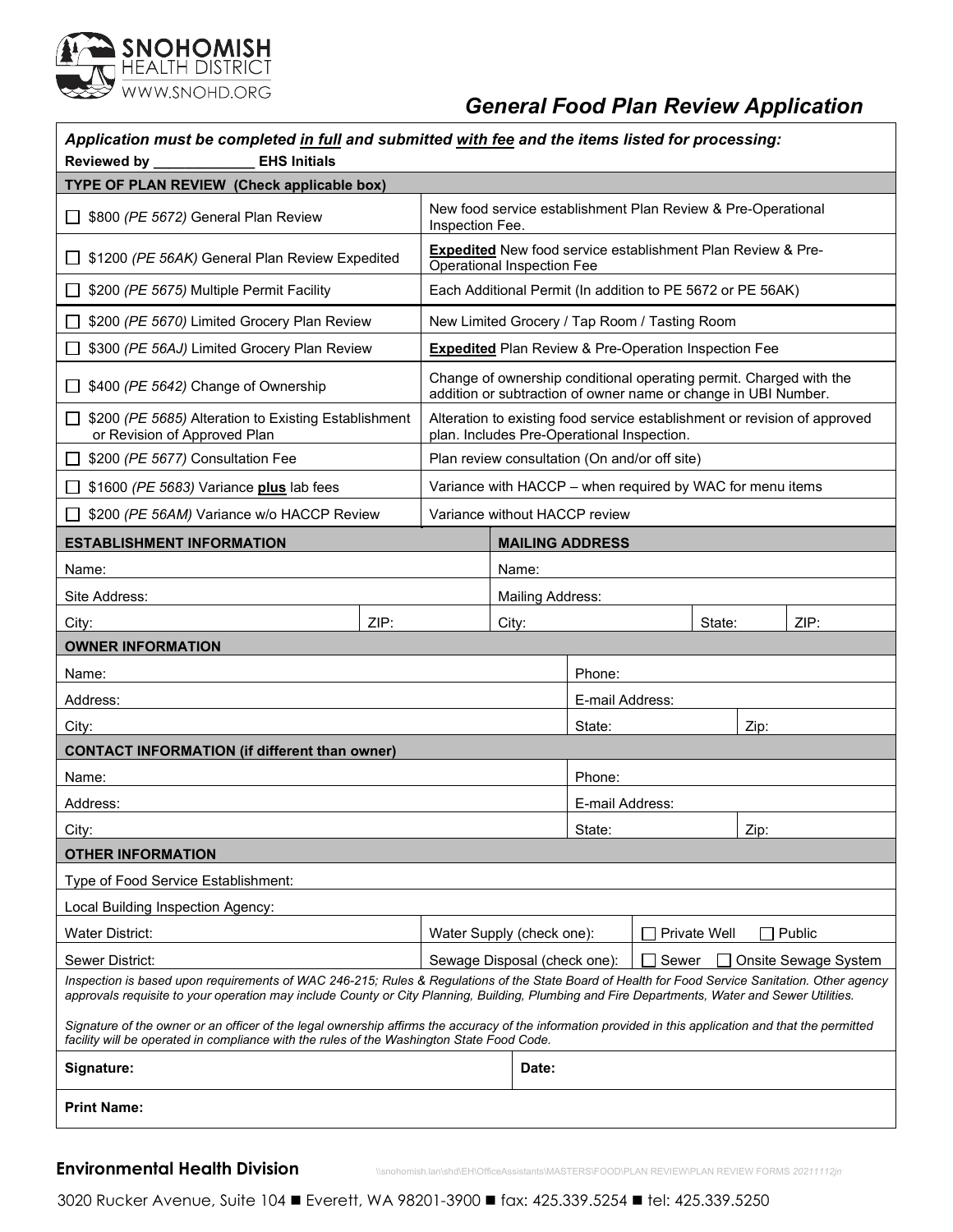# *Change of Ownership/Conditional Operating Permit*

| Copy given (initial):<br>Date:                                                                                                                                                                                                                       |                                                                                                                                                                                                             |                   |                                                                                                                |  |                    |                   |  |  |
|------------------------------------------------------------------------------------------------------------------------------------------------------------------------------------------------------------------------------------------------------|-------------------------------------------------------------------------------------------------------------------------------------------------------------------------------------------------------------|-------------------|----------------------------------------------------------------------------------------------------------------|--|--------------------|-------------------|--|--|
| Date of ownership change:                                                                                                                                                                                                                            |                                                                                                                                                                                                             |                   |                                                                                                                |  |                    |                   |  |  |
| Former establishment name (if changing):                                                                                                                                                                                                             |                                                                                                                                                                                                             |                   |                                                                                                                |  |                    |                   |  |  |
| Previous owner's name:                                                                                                                                                                                                                               |                                                                                                                                                                                                             |                   |                                                                                                                |  |                    |                   |  |  |
|                                                                                                                                                                                                                                                      |                                                                                                                                                                                                             |                   |                                                                                                                |  |                    |                   |  |  |
| If no, you must submit as a New Establishment and must<br>Is facility currently open?<br>$\blacksquare$ No<br>$\blacksquare$ Yes<br>remain closed.                                                                                                   |                                                                                                                                                                                                             |                   |                                                                                                                |  |                    |                   |  |  |
| Copy of menu submitted:"                                                                                                                                                                                                                             | $\blacksquare$ Yes                                                                                                                                                                                          | $\blacksquare$ No | If no, see statement below, completed and signed agreements<br>must be submitted to Snohomish Health District. |  |                    |                   |  |  |
| Will there be changes to kitchen and/or equipment?                                                                                                                                                                                                   |                                                                                                                                                                                                             |                   |                                                                                                                |  | $\blacksquare$ Yes | $\blacksquare$ No |  |  |
| If yes, briefly describe changes:                                                                                                                                                                                                                    |                                                                                                                                                                                                             |                   |                                                                                                                |  |                    |                   |  |  |
|                                                                                                                                                                                                                                                      |                                                                                                                                                                                                             |                   |                                                                                                                |  |                    |                   |  |  |
|                                                                                                                                                                                                                                                      |                                                                                                                                                                                                             |                   |                                                                                                                |  |                    |                   |  |  |
| Please initial each statement below indicating you have read and understand them:                                                                                                                                                                    |                                                                                                                                                                                                             |                   |                                                                                                                |  |                    |                   |  |  |
|                                                                                                                                                                                                                                                      |                                                                                                                                                                                                             |                   |                                                                                                                |  |                    |                   |  |  |
|                                                                                                                                                                                                                                                      | I understand this document constitutes as a Conditional Operating Permit which may be revoked by<br>Snohomish Health District at any time without prior notification. The permit will expire after 90 days. |                   |                                                                                                                |  |                    |                   |  |  |
| I understand I must provide a completed and signed Commissary and Restroom Agreement to Snohomish<br>Health District immediately upon request and must have copies available onsite (If applicable).                                                 |                                                                                                                                                                                                             |                   |                                                                                                                |  |                    |                   |  |  |
| I understand my facility will be inspected by Snohomish Health District within 30 days. I understand that a<br>fee(s) will be charged if additional inspections are required.                                                                        |                                                                                                                                                                                                             |                   |                                                                                                                |  |                    |                   |  |  |
| I understand that changes and/or improvements may be required.                                                                                                                                                                                       |                                                                                                                                                                                                             |                   |                                                                                                                |  |                    |                   |  |  |
| I understand that all changes and/or improvements must be completed by the compliance date listed during my<br>inspection.                                                                                                                           |                                                                                                                                                                                                             |                   |                                                                                                                |  |                    |                   |  |  |
| I understand that my facility may be closed if changes and/or improvements are not completed by the date<br>listed during my inspection or the Conditional Operating Permit expires.                                                                 |                                                                                                                                                                                                             |                   |                                                                                                                |  |                    |                   |  |  |
| I understand that I may need to make changes that were not required of the previous owner.                                                                                                                                                           |                                                                                                                                                                                                             |                   |                                                                                                                |  |                    |                   |  |  |
| I understand that all changes to menu, equipment, and the building must be pre-approved in writing by<br>Snohomish Health District.                                                                                                                  |                                                                                                                                                                                                             |                   |                                                                                                                |  |                    |                   |  |  |
| I understand that I may be required to submit a remodel/plan revision plan review which has additional fees.                                                                                                                                         |                                                                                                                                                                                                             |                   |                                                                                                                |  |                    |                   |  |  |
| <b>Print first and last name:</b>                                                                                                                                                                                                                    |                                                                                                                                                                                                             |                   |                                                                                                                |  |                    |                   |  |  |
| Owner/responsible party signature:<br>Date:                                                                                                                                                                                                          |                                                                                                                                                                                                             |                   |                                                                                                                |  |                    |                   |  |  |
| Signature of the owner or an officer of the legal ownership affirms the accuracy of the information provided in this application and<br>that the permitted facility will be operated in compliance with the rules of the Washington State Food Code. |                                                                                                                                                                                                             |                   |                                                                                                                |  |                    |                   |  |  |
|                                                                                                                                                                                                                                                      |                                                                                                                                                                                                             |                   |                                                                                                                |  |                    |                   |  |  |

*\\snohomish.lan\shd\EH\OfficeAssistants\MASTERS\FOOD\OWNER\_CHANGE\_*72621lt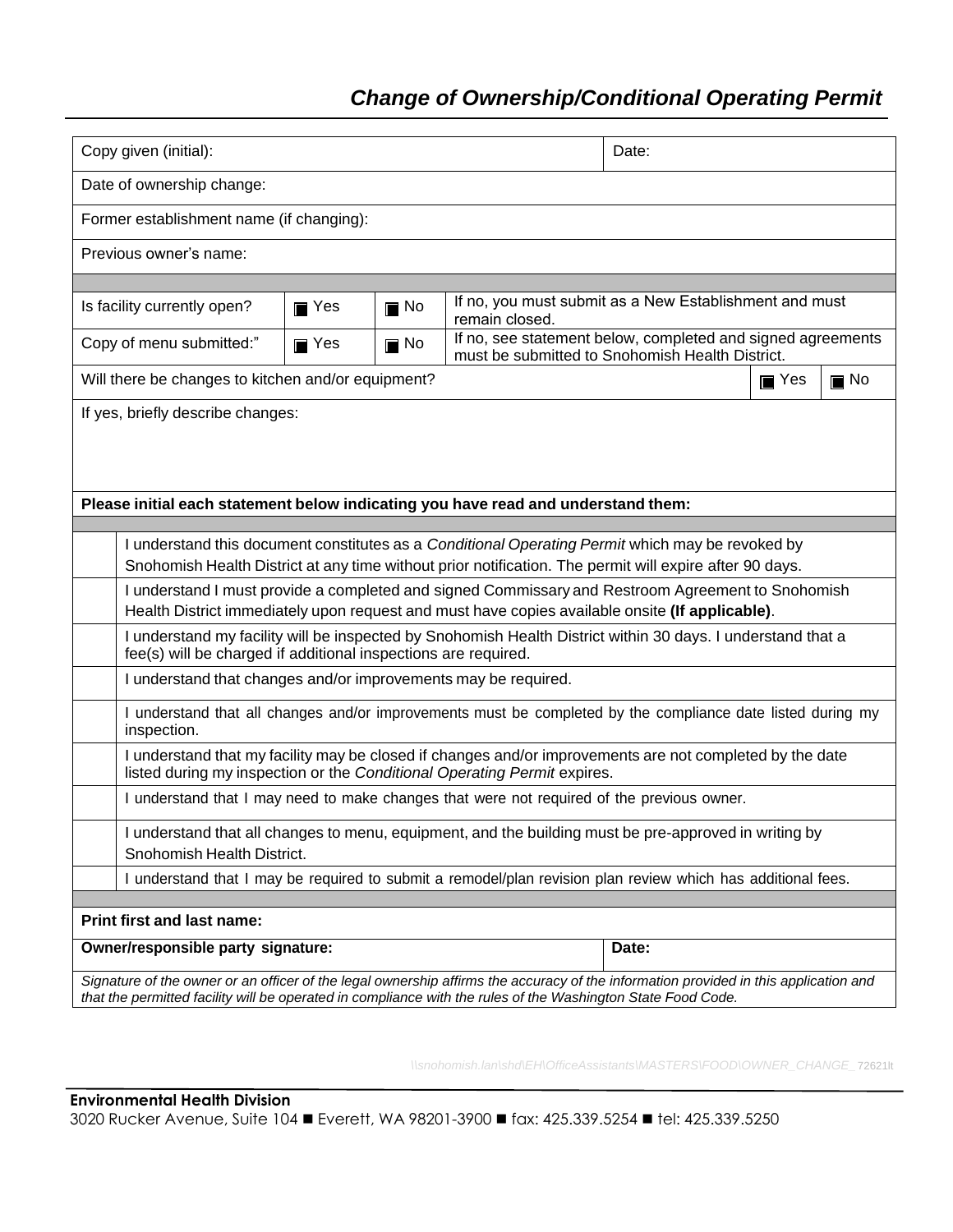

Provide copies of your menus. Include all food and beverages you will serve. If the facility is a grocery store serving only fruits, vegetables or commercially prepackaged food, a list of goods sold may be submitted in place of the menu. Be sure to include specials and seasonal items. **Only food and beverages listed may be served. Submit copies of all breakfast, dinner, lunch, bar/lounge, happy hour, kids, catering, and online menus, fresh sheets, table tops or menu boards.** If a menu board will be used, provide photographs of the menu showing all food and beverages listed. All menu items must be readable in photographs.

A **consumer advisory** is required for all food of animal origin that is offered raw, undercooked or cooked to the customer's specification. Be sure all menu items requiring a consumer advisory are clearly identified and remind the patron that consuming these foods may result in foodborne illness. Consumer Advisory information may be found at the [Washington](http://www.doh.wa.gov/CommunityandEnvironment/Food/FoodWorkerandIndustry/FoodSafetyRules.aspx) State Department of Health website under Code Clarifications.

The menu, food preparation steps, and the mode of operation may be restricted to protect public health (WAC 246-215).

### **Sample Menu**

## **AAA #1 Drive In**

**Salads**

#### **Breakfast**

| Eggs*, hash browns, bacon, toast\$3.00 |
|----------------------------------------|
|                                        |
|                                        |
|                                        |
|                                        |
|                                        |
|                                        |
|                                        |
|                                        |
| Deluxe cheeseburger* \$10.00           |
|                                        |
|                                        |

| valaus           |           |
|------------------|-----------|
|                  |           |
|                  |           |
|                  |           |
| <b>Beverages</b> |           |
| Fountain         | beverages |
|                  |           |
|                  |           |
|                  |           |
|                  |           |
|                  |           |
|                  |           |

\*These menu items are served raw, undercooked or cooked to your specification. Consuming raw or undercooked food may increase your risk of foodborne illness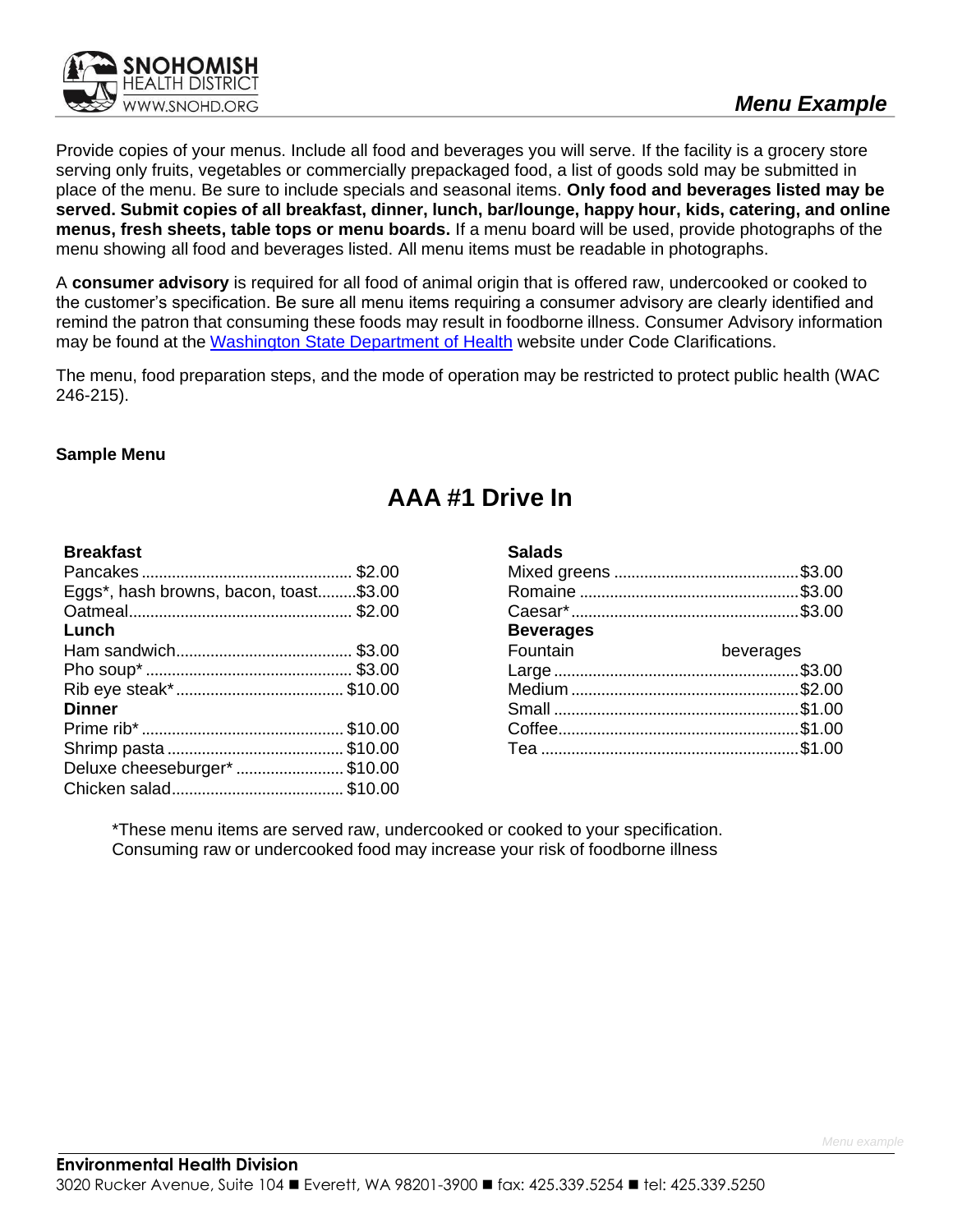

NOHOMISH HEALTH DISTRICT 'WW.SNOHD.ORG

I own **both** the business requiring and the business providing commissary services.

This agreement between the commissary owner and the vendor signifies that both parties agree to the vendor's **access to and use of** the services identified below. Snohomish Health District (SHD) will not recognize any transfer of this agreement to food service facilities or persons not specifically identified in this agreement.

Food Service Establishment (FSE) requiring commissary support to qualify for a Permit to Operate

| Name of FSE:            |  |
|-------------------------|--|
| Vendor (FSE owner):     |  |
| Site Address:           |  |
| <b>Mailing Address:</b> |  |
| Phone Number(s):        |  |
| Email Address:          |  |
| Business days & hours:  |  |

#### **The following services will be provided by the commissary:**

| Approved water supply                   | <b>Yes</b>                  | No.       | Handwashing sink                     | <b>Yes</b>         | <b>No</b>                |
|-----------------------------------------|-----------------------------|-----------|--------------------------------------|--------------------|--------------------------|
| Approved waste water disposal           | <b>Yes</b>                  | No.       | Food preparation sink for vegetables | l <i>Yes</i>       | l INo                    |
| Garbage disposal                        | <b>Yes</b>                  | No        | Food preparation sink for raw meats  | $I$ $ Yes$         | $\vert$ $\vert$ No       |
| Dry storage for food and single service | Yes                         | <b>No</b> | Approved 3-compartment sink          | $\sqrt{1 + 1}$     | l No                     |
| Refrigeration space cubic feet          | $\parallel$ $\parallel$ Yes | llNo      | Approved restroom                    | $\blacksquare$ Yes | l Ino                    |
| Freezer space_____cubic feet            | Yes                         | <b>No</b> | Entrance key for after-hours access  | √ ∣Yes             | $\overline{\mathsf{No}}$ |
| Ice in pounds per day ________ lbs.     | Yes                         | INo.      |                                      |                    |                          |

I verify the information provided in this agreement is accurate and we are responsible to comply with the Washington *State Food Code (WAC246-215) and will allow access for inspection during business hours for either business.*

| Commissary name:                                        |                                               |                                   |
|---------------------------------------------------------|-----------------------------------------------|-----------------------------------|
| Commissary address:                                     |                                               |                                   |
| <b>Business hours:</b>                                  |                                               |                                   |
| Commissary owner's name:                                |                                               |                                   |
| <b>Commissary Phone:</b>                                |                                               |                                   |
| <b>Printed name of Commissary Owner</b>                 | <b>Signature of Commissary Owner</b>          | <b>Date</b>                       |
| <b>Printed name of Food Service Establishment Owner</b> | Signature of Food Service Establishment Owner | Date                              |
|                                                         |                                               | CommissaryAgreement_EH_012220_rso |
| <b>Environmental Health Division</b>                    |                                               |                                   |

3020 Rucker Avenue, Suite 104 ◼ Everett, WA 98201-3900 ◼ fax: 425.339.5254 ◼ tel: 425.339.8730